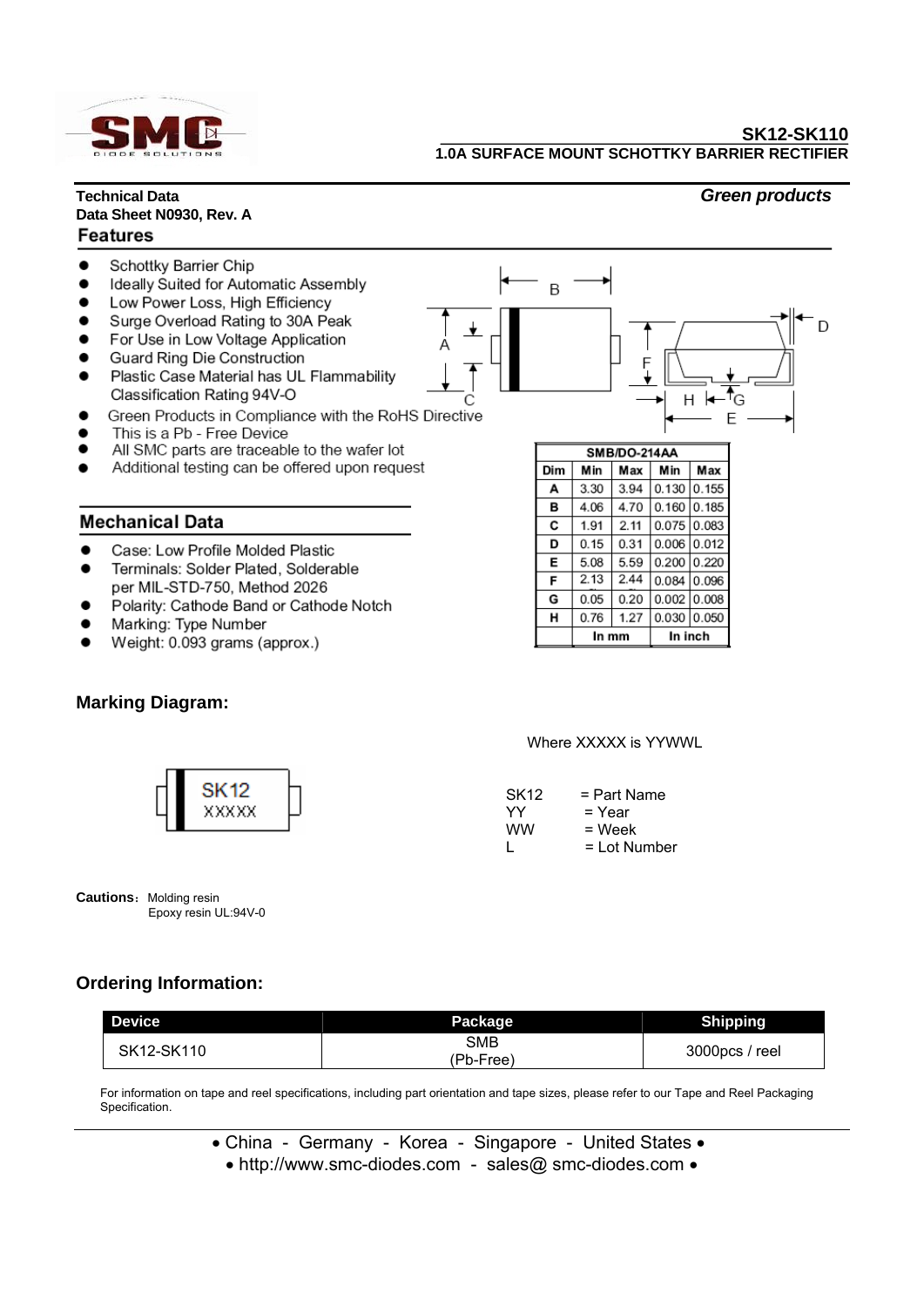

## **Technical Data** *Green products* **Data Sheet N0930, Rev. A**

# **Maximum Ratings and Electrical characteristics @TA = 25°C unless otherwise specified**

| <b>Characteristic</b>                                                                                                                     |  | <b>Symbol</b>                                                       |                      |    |    |    | SK12 SK13 SK14 SK15 SK16 | SK <sub>18</sub> | <b>SK19</b> | <b>SK110</b> | Unit |
|-------------------------------------------------------------------------------------------------------------------------------------------|--|---------------------------------------------------------------------|----------------------|----|----|----|--------------------------|------------------|-------------|--------------|------|
| Peak Repetitive Reverse Voltage<br>Working Peak Reverse Voltage<br><b>DC Blocking Voltage</b>                                             |  | $\mathsf{V}_{\mathsf{RRM}}$<br>$\mathsf{V}_{\mathsf{RWM}}$<br>$V_R$ | 20                   | 30 | 40 | 50 | 60                       | 80               | 90          | 100          | v    |
| Maximum RMS voltage                                                                                                                       |  | V <sub>RMS</sub>                                                    | 14                   | 21 | 28 | 35 | 42                       | 56               | 64          | 71           | v    |
| Average Rectified Output Current $@T_{L} = 75^{\circ}$ C                                                                                  |  | $I_{\Omega}$                                                        | 1.0                  |    |    |    |                          |                  | A           |              |      |
| Non-Repetitive Peak Forward Surge Current<br>8.3ms Single half sine-wave superimposed on<br>rated load (JEDEC Method)                     |  | $I_{FSM}$                                                           | 30                   |    |    |    |                          |                  |             | A            |      |
| <b>Forward Voltage</b><br>@ $I_0 = 1.0 A$                                                                                                 |  | $V_F$                                                               | 0.55<br>0.70<br>0.85 |    |    |    |                          |                  | V           |              |      |
| Peak Reverse Current<br>$\textcircled{a}$ T <sub>A</sub> = 25 <sup>°</sup> C<br>At Rated DC Blocking Voltage $\textcircled{a}T_A$ = 100°C |  | <b>I</b> RM                                                         | 0.5<br>20            |    |    |    |                          |                  |             | mA           |      |
| <b>Typical Thermal Resistance Junction</b><br>to Ambient (Note 1)                                                                         |  | $R_{\theta$ JA                                                      | 95                   |    |    |    |                          |                  | K/W         |              |      |
| <b>Operating Temperature Range</b>                                                                                                        |  | $T_{\rm J}$                                                         | $-55$ to $+125$      |    |    |    |                          |                  |             | $^{\circ}C$  |      |
| Storage Temperature Range                                                                                                                 |  | ${\mathsf T}_{\text{STG}}$                                          | $-55$ to $+150$      |    |    |    |                          |                  |             | $^{\circ}C$  |      |

Note: 1. mounted on P.C. Board with 0.5mm<sup>2</sup> copper pad areas.

• China - Germany - Korea - Singapore - United States •

• http://www.smc-diodes.com - sales@ smc-diodes.com •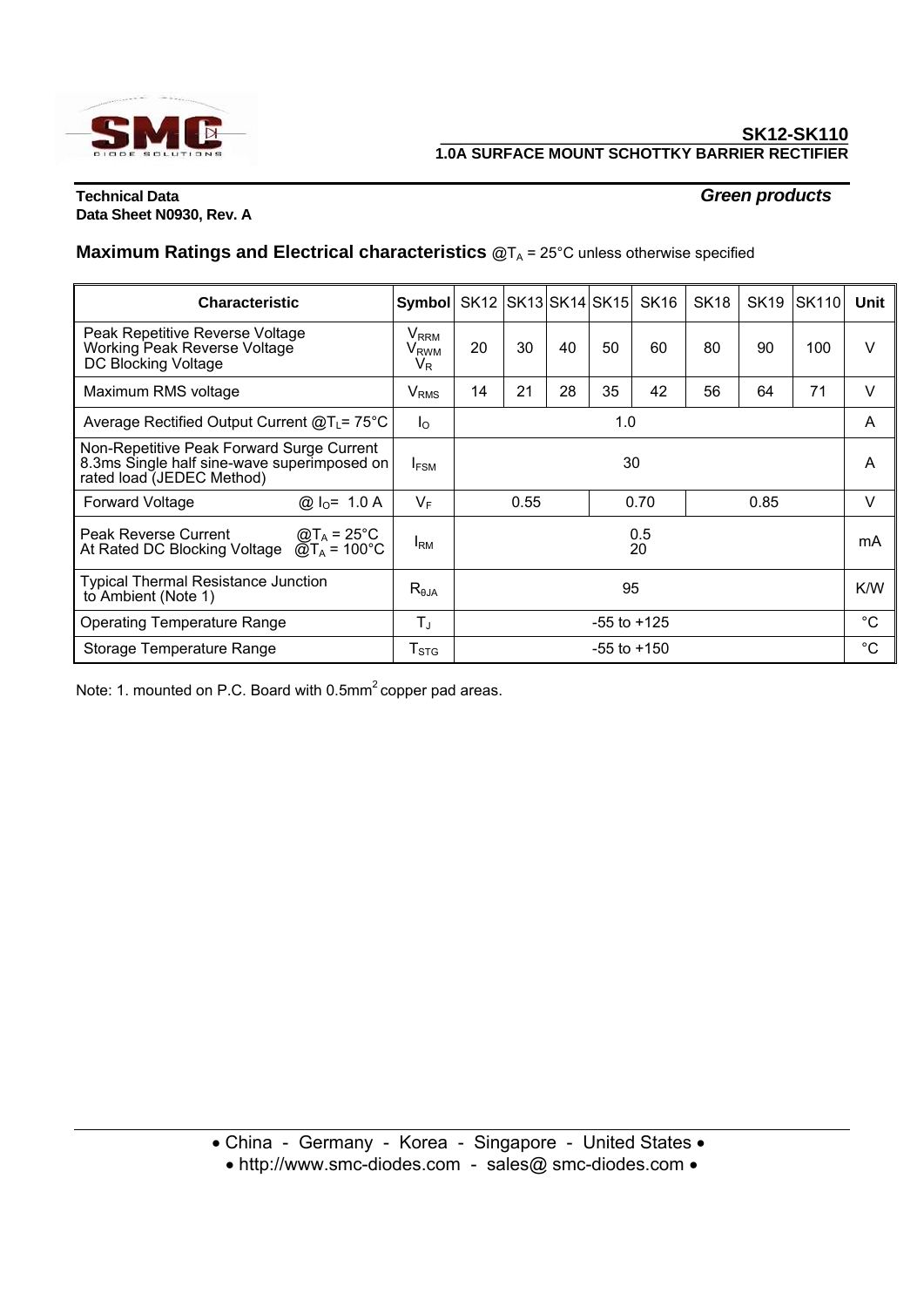

## **Technical Data** *Green products* **Data Sheet N0930, Rev. A**



- China Germany Korea Singapore United States •
- http://www.smc-diodes.com sales@ smc-diodes.com •